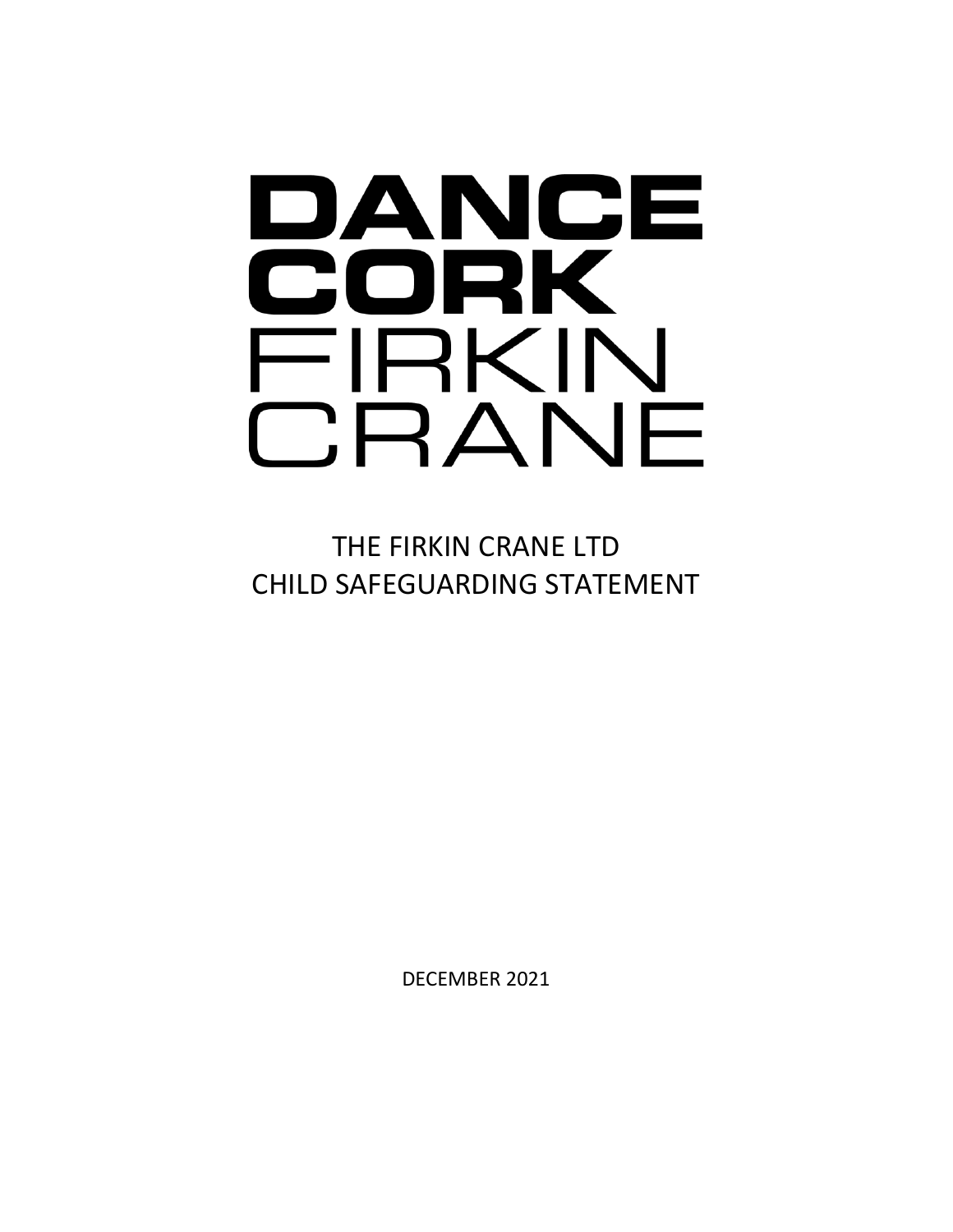# **Name of service being provided:**

- Providing space for dance classes by tenant groups and Firkin Crane programme.
- **•** Providing space for rehearsals and performances by tenant groups and Firkin Crane Programme.
- **•** Providing space to the professional dance community for developmental residencies.

# **Nature of service and principles to safeguard children from harm:**

Firkin Crane, the home of dance in Cork, is a place where dance artists, dance audiences and dance enthusiasts can make, see and join in dance of all kinds. Firkin Crane is unique as a resource for dance in Ireland in that it has a stage dedicated to the year-round presentation of dance. In addition it has smaller performance spaces, an exhibition space and four dance studios, all housed in a distinctive heritage building. These resources are important because of what they support people to do: to experiment with, to create and to enjoy dance in its many forms.

At Firkin Crane the care and safety of all children<sup>1</sup> and young people taking part in activities within the building, or taking part in Firkin Crane programmes off site, is our primary concern. We are committed to creating a safe, friendly and conducive environment which inspires confidence and creativity in children and young people who participate in Firkin Crane programme activities or attend Firkin Crane through other tenant groups.

We believe it is important that all people who work with children and young people are aware of the issues of good practice and their responsibility to safeguard the welfare of children and young people. Our guidelines have been developed bearing dance as an activity in mind.

At Firkin Crane we recognise that all children and young people have the right to freedom from  $abuse<sup>2</sup>$ .

We ensure that all our staff are carefully selected and that they accept responsibility for helping to prevent the abuse of children and young people in their care. We respond swiftly and appropriately to all suspicions or allegations of abuse, and provide parents and children with the opportunity to voice any concerns they may have.

 $^{1}$  As per the Children First Guidelines, a child is defined as an unmarried person under the age of 18 years.  $^2$  As per the Children First Guidelines, abuse is defined as neglect, bullying, emotional abuse, physical abuse, sexual abuse.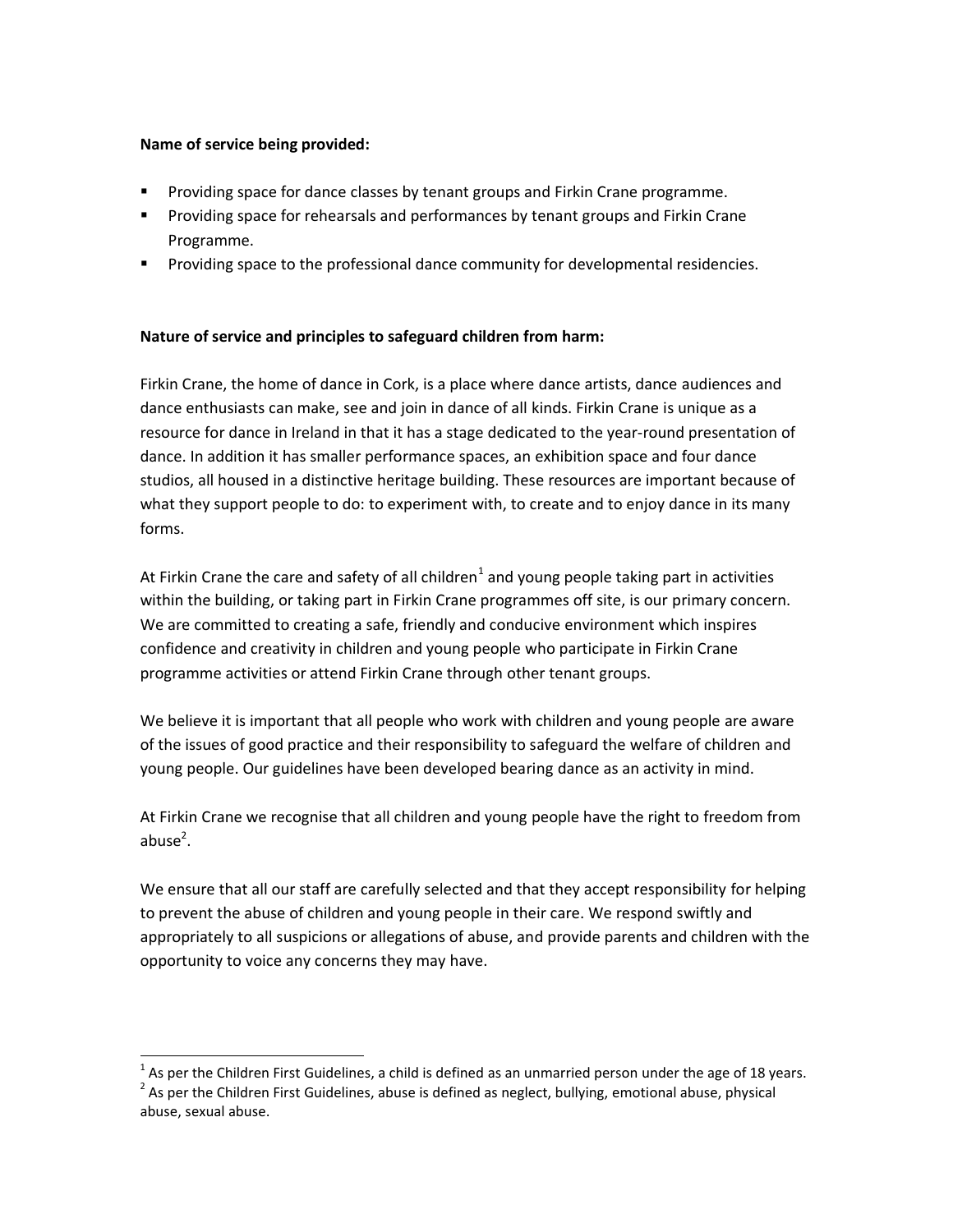We have assigned a Designated Liaison Person who takes responsibility for child safety and acts as the main point of contact for parents, children and young people and outside agencies. We ensure access to confidential information is restricted to the Designated Liaison Person or appropriate external authorities.

# **Risk Assessment**

Section 2 of the Children First Act 2015 defines harm as follows: 'harm means in relation to a child– (a) assault, ill-treatment or neglect of the child in a manner that seriously affects, or is likely to seriously affect the child's health, development or welfare, or, (b) sexual abuse of the child.'

We have carried out an assessment of any potential for harm to a child and young person while using our resources. Below is a list of the areas of risk identified and the list of procedures for managing these risks.

|              | <b>Risk identified</b>  | Procedure in place to manage identified                                                                                                      |
|--------------|-------------------------|----------------------------------------------------------------------------------------------------------------------------------------------|
| $\mathbf{1}$ | Rental of spaces in the | Procedure for Rental Clients to be included in rental contracts:                                                                             |
|              | building to third party | • All clients renting space to run private classes, workshops,                                                                               |
|              | groups working with     | rehearsals or performances must be aware of and adhere to                                                                                    |
|              | children                | the Firkin Crane Child Safeguarding Policy and Statement                                                                                     |
|              |                         | • All clients are expected to adhere to best practice in their                                                                               |
|              |                         | own procedures for classes, workshops, rehearsals or<br>performances                                                                         |
|              |                         | . In all rental cases the client is responsible for the health and<br>safety / conduct and child protection of the young people<br>involved. |
|              |                         | • All participants must remain in the spaces hired unless<br>authorised.                                                                     |
|              |                         | • Children changing their clothes, or being changed in a public<br>area is not permitted.                                                    |
|              |                         | • Parents/Guardians must wait in the agreed area for their<br>children.                                                                      |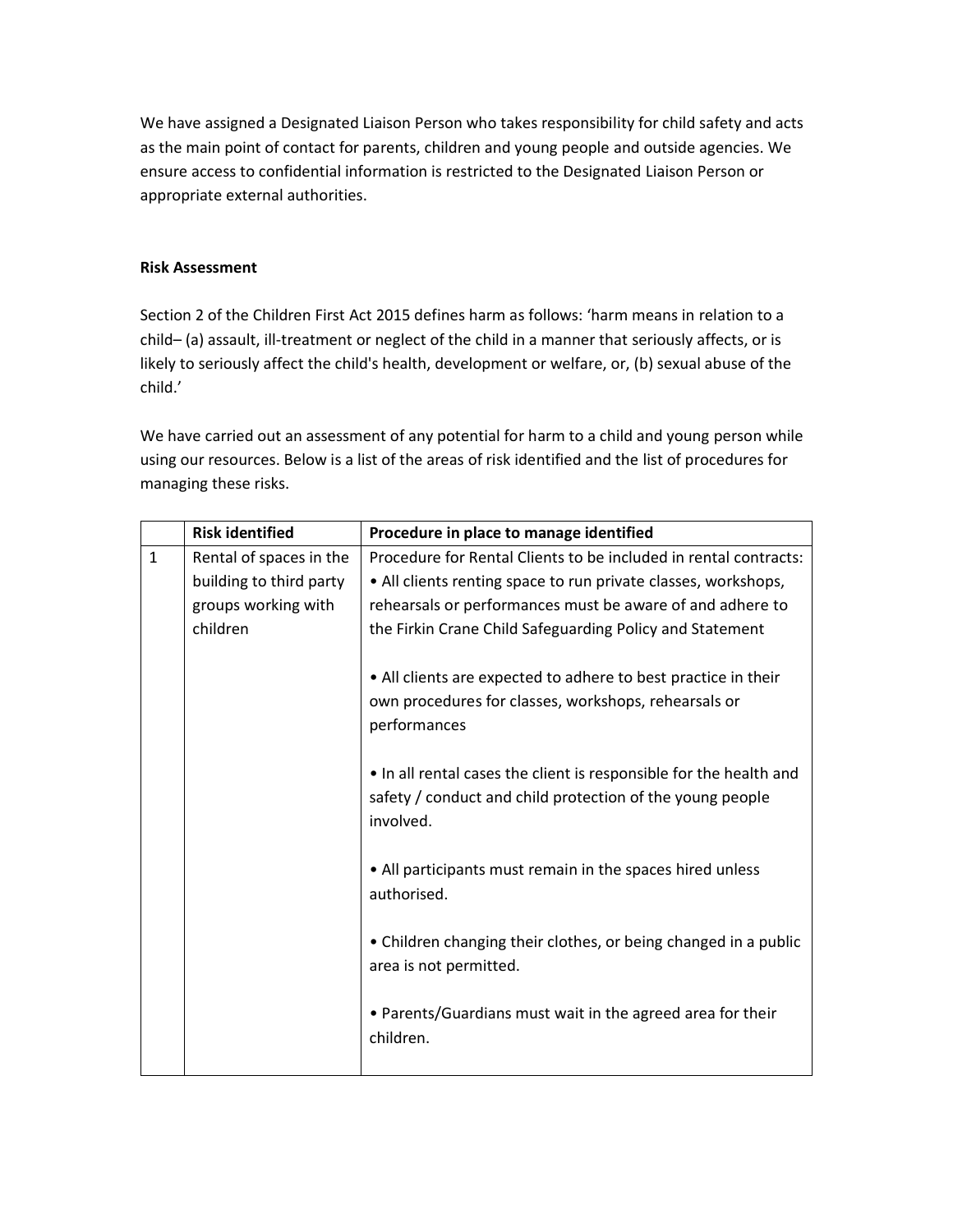| $\overline{2}$ | Risk of harm due to     | All teachers in Firkin Crane must sign up to the teacher code   |
|----------------|-------------------------|-----------------------------------------------------------------|
|                | inadequate              | of practice. No children allowed in the building without        |
|                | supervision of children | supervision. Buddy system in place for under 12's.              |
|                | while in Firkin Crane.  |                                                                 |
|                |                         |                                                                 |
| 3              | Risk of harm from staff | All teachers in Firkin Crane must sign up to the teacher code   |
|                | member/teacher.         | of practice. All Staff are Garda vetted. No children allowed in |
|                |                         | the building without supervision.                               |
|                |                         |                                                                 |
| 4              | Risk of harm from       | All teachers in Firkin Crane must sign up to the teacher code   |
|                | other children          | of practice. No children allowed in the building without        |
|                | (bullying etc.)         | supervision.                                                    |
|                |                         |                                                                 |
| 5              | Risk of harm due to     | When organising events for children the following information   |
|                | inappropriate use of    | and documentation is requested by Firkin Crane in relation to   |
|                | images of young         | each child attending:                                           |
|                | people                  | • An application form which will include parental consent;      |
|                |                         | • Contact details for the family/guardians, including           |
|                |                         | emergency contact numbers;                                      |
|                |                         | • Any relevant medical information;                             |
|                |                         | . Information relating to any special needs which the child or  |
|                |                         | young person may have in terms of access, diet, language        |
|                |                         | assistance, etc.                                                |
|                |                         | • Permission to take photography / video event will also be     |
|                |                         | requested at this juncture.                                     |
|                |                         | • Use of photographs is limited to specific group use.          |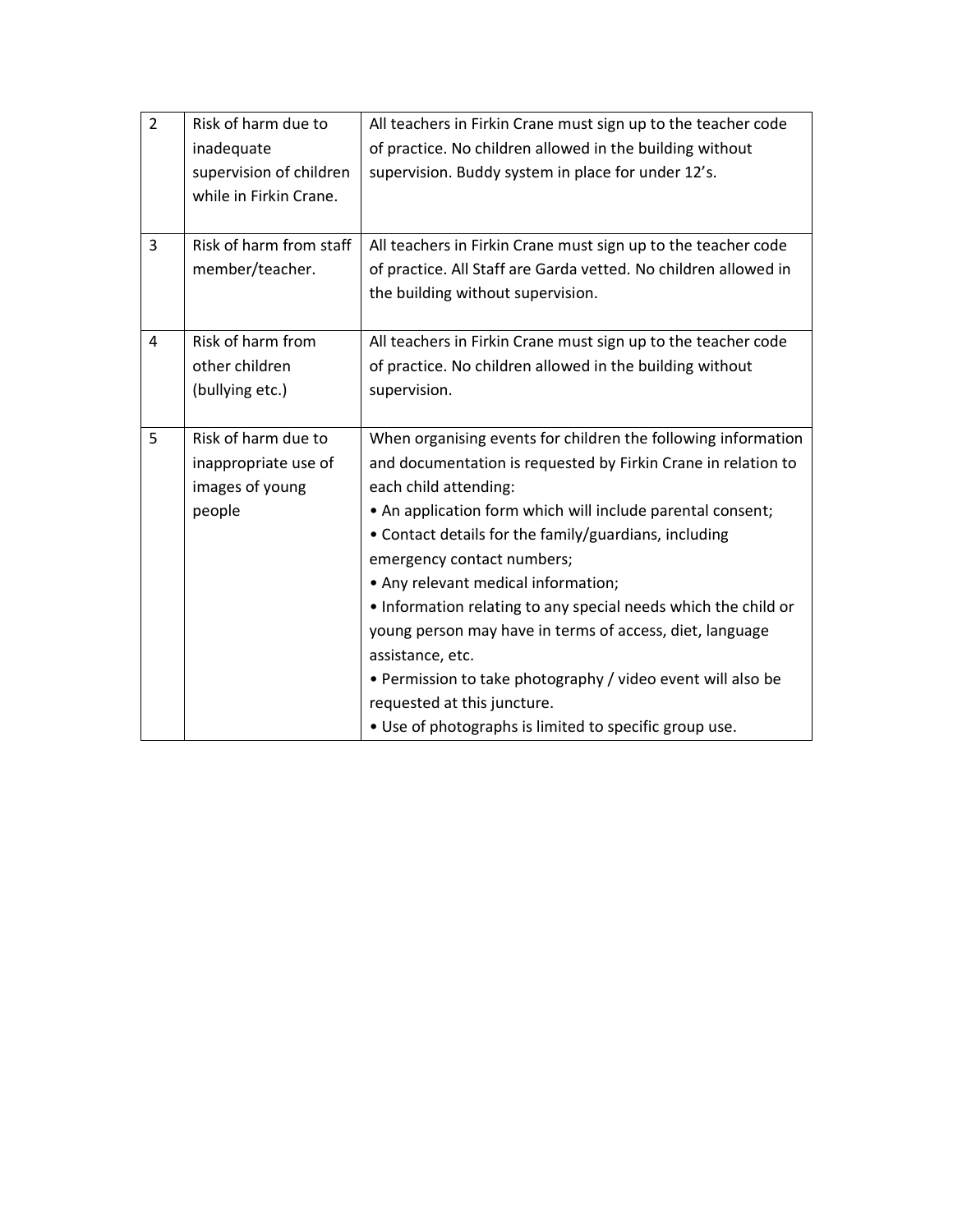# **Procedures**

Our Child Safeguarding Statement has been developed in line with the following documents:

- Children First Act 2015.
- Children First: National Guidance for the Protection and Welfare of Children (2017).
- Tusla's Child Safeguarding: A Guide for Policy, Procedure and Practice.

In addition to the procedures listed in our risk assessment, the following procedures support our intention to safeguard children and young people while they are availing of our resources and are contained in our Child Safeguarding Policy:

- Procedure for the management of allegations of abuse or misconduct against workers/volunteers of a child availing of our services;
- Procedure for the safe recruitment and selection of workers and volunteers to work with children;
- Procedure for provision of and access to child safeguarding training and information, including the identification of the occurrence of harm;
- Procedure for the reporting of child protection or welfare concerns to Tusla;
- Procedure for maintaining a list of the persons in the relevant service who are mandated persons;
- Procedure for appointing a relevant person.
- •

All procedures listed are available upon request.

# **Vulnerable Adults<sup>3</sup>**

The procedures contained in our Child Safeguarding Policy extend to the provision of services to vulnerable adults.

 $3$  The HSE defines a Vulnerable Person as an adult who is restricted in capacity to guard himself/herself against harm or exploitation or to report such harm or exploitation, as a result of physical or intellectual impairment.